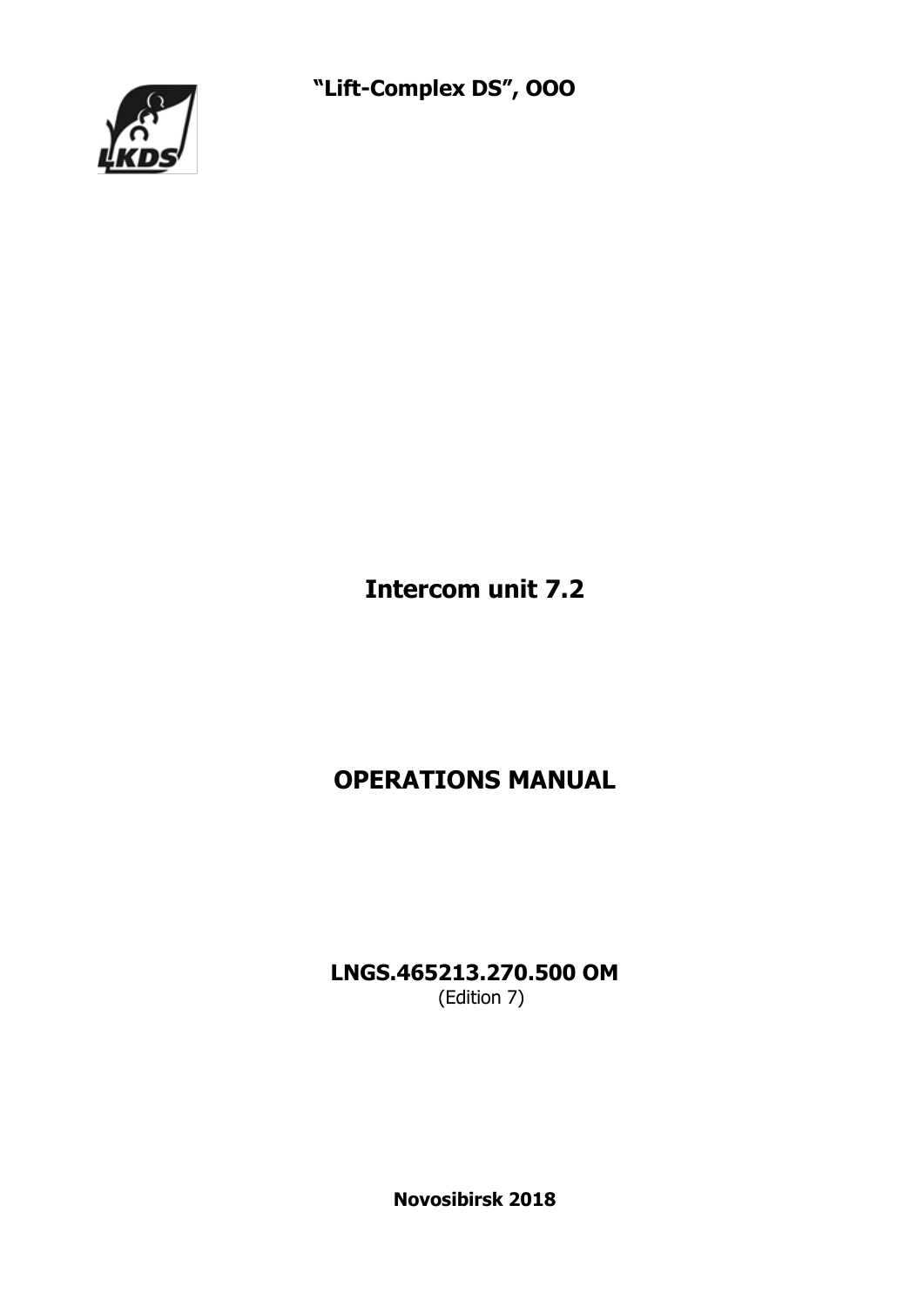# **Table of contents**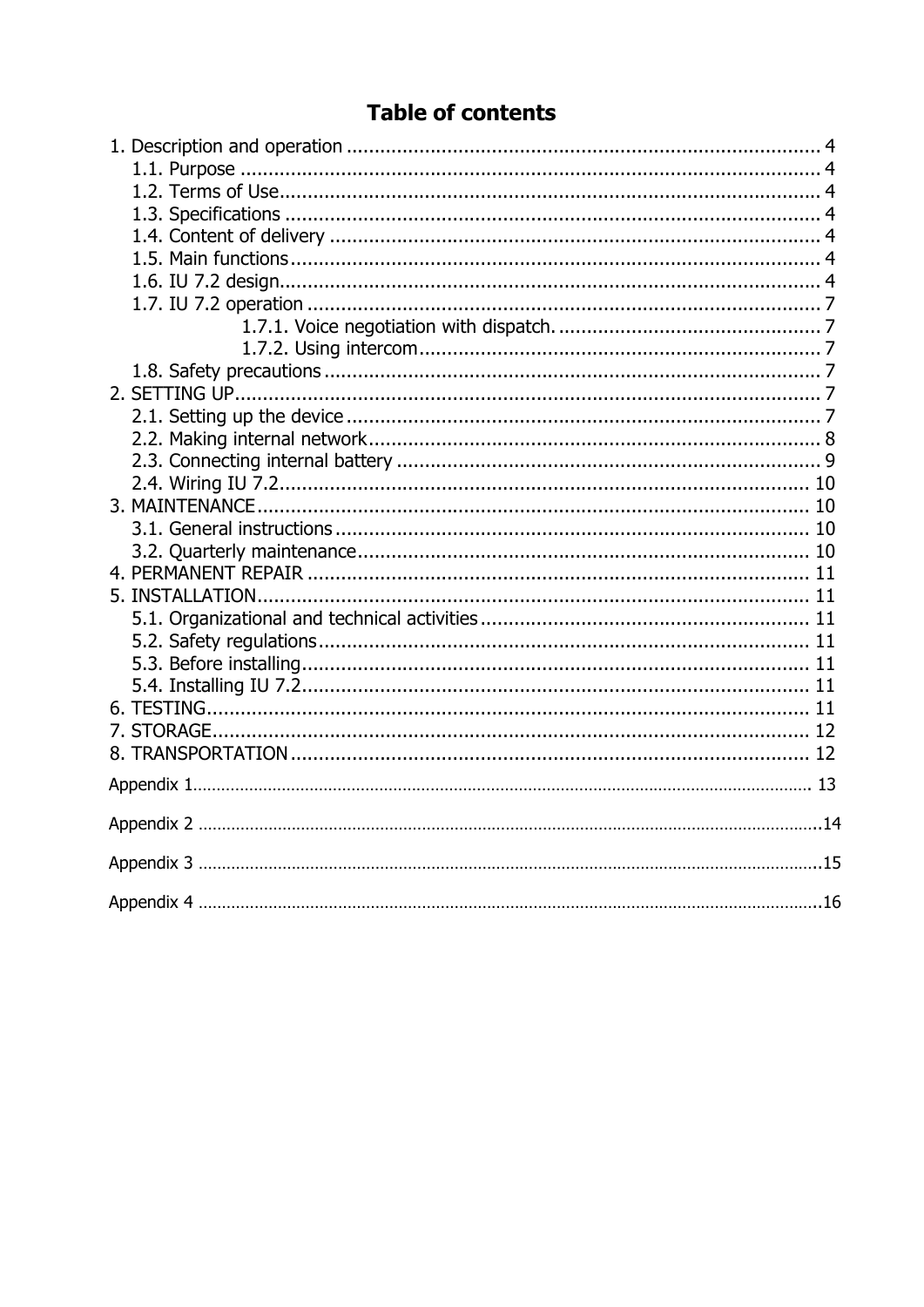

This manual is intended for getting familiar with Intercom unit 7.2 of the Lift Monitoring and Diagnostics System; understanding its performance and operating rules (usage, transportation, storage and maintenance).

The manual covers Intercom units 7.2 of the following options: LNGS.465213.270.500; LNGS.465213.270.500-01; LNGS.465213.270.500-02.

When using Intercom Unit 7.2, while complying with the requirements of the manual, it is also necessary to follow:

- National regulatory acts, mandatory regulatory and technical documentation;
- Manuals and Guides from manufacturer.

The following abbreviation and notation is adopted:

- LMDS Lift Monitoring and diagnostics system;
- $-$  IU 7.2 Intercom Unit 7.2;
- $-LU Lift$  Unit v7.2.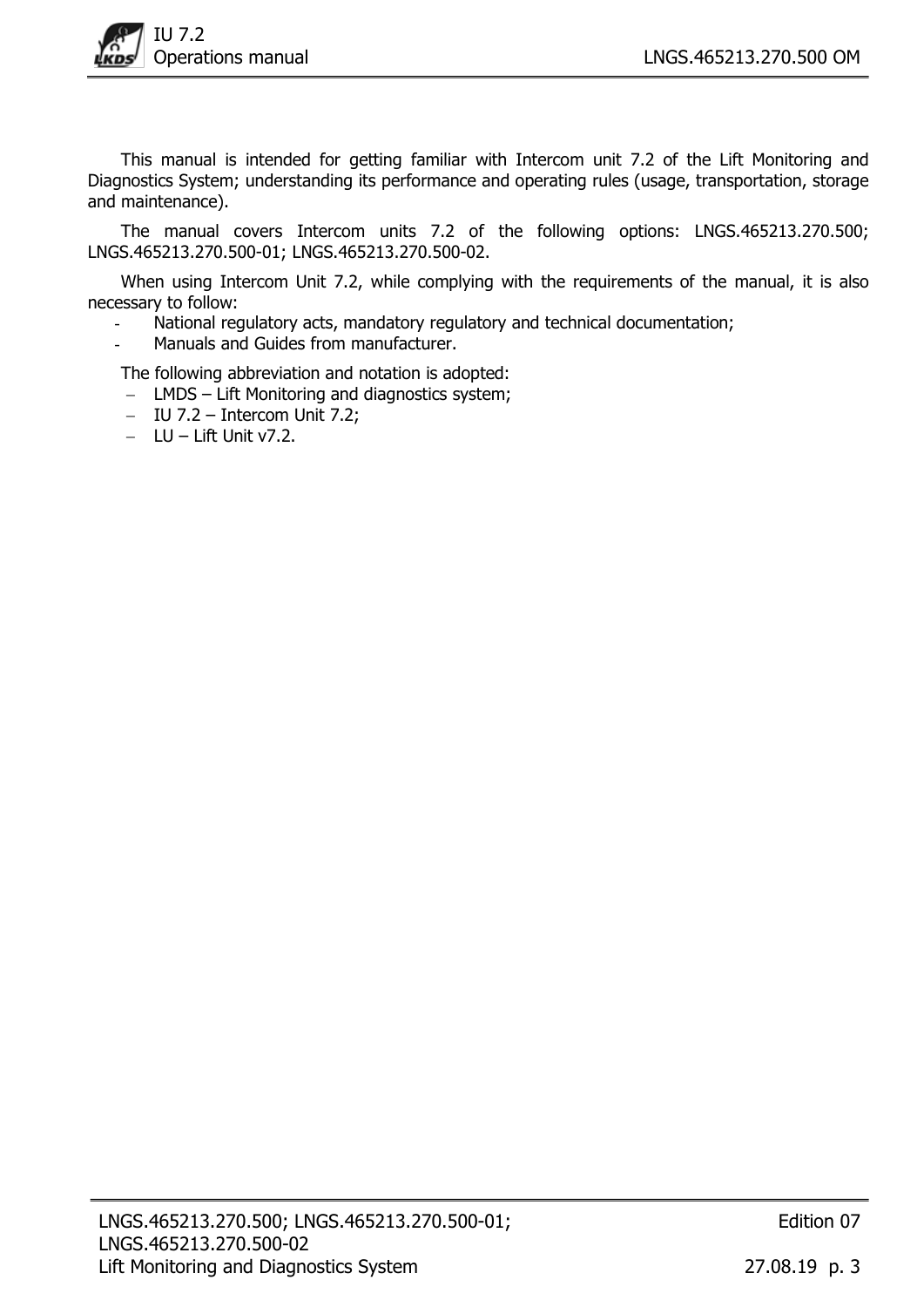

### 1. Description and operation

#### 1.1. Purpose

1.1.1. IU 7.2 is designed to be used in conjunction with LU.

1.1.2. IU 7.2 generates requests on establishing voice communication with dispatch and makes the connection available using CAN bus/Wi-Fi.

1.1.3. IU 7.2 supports voice negotiation with LU via CAN bus/Wi-Fi.

#### 1.2. Terms of Use

- 1.2.1. Environmental parameters
	- Air temperature working value is from +1 to +40°С;
	- Relative humidity at  $+25^{\circ}$ C does not exceed 80%;
	- Atmospheric pressure upper limit is 106,7kPa (800 Hg mm).

#### 1.3. Specifications

- 1.3.1. CAN bus type  $-$  4 wiring.
- 1.3.2. Phisical implementation of CAN bus twisted pair, Cat.5.
- 1.3.3. Operation mode continuous, 24 hours.
- 1.3.4. Supply voltage range  $-9$  ... 24V.
- 1.3.5. Power consumption, not more than 1W.
- 1.3.6. Overall dimension, no more (including holder) 104х68х24mm.
- 1.3.7. Weight, no more  $-$  0,2Kg.
- 1.3.8. Max quantity of devices in CAN bus 2pcs.
- 1.3.9. Max distance to Landing Intercom and indicator should not exceed 5m.

#### 1.4. Content of delivery

1.4.1. The content of delivery of option LNGS.465213.270.500-02 includes:

- Intercom unit 7.2 LNGS.465213.270.500  $-$  1 pc.;
- Wiring harness LNGS.465213.270.060 1pc.;
- Holder LNGS.465213.270.002-01 1pc.;
- Terminal block LNGS.465213.270.550 1pc.

### 1.5. Main functions

1.5.1. IU 7.2 provides the following:

- Data exchange with LU using CANbus/Wi-Fi;
- Generating request on establishing intercommunication (CALL) either with dispatch or LU;
- Support voice negotiation with dispatch or LU.

1.5.2. CAN bus physical level is a 4 wire line. Two wires (CAN-P и CAN-G) are intended for power supply, while the other two (CAN-L и CAN-H) represent 2wire differential line, using ISO-11898 transceiver. Overall length of the CAN bus is 250m.

#### 1.6. IU 7.2 design

1.6.1. IU 7.2 designed as a plactic box (see. Fig. 1). There are several controls could be found on the front panel:

- LED indicator "MODE";
- LED indicator "Wi-Fi";
- LED indicator "CAN";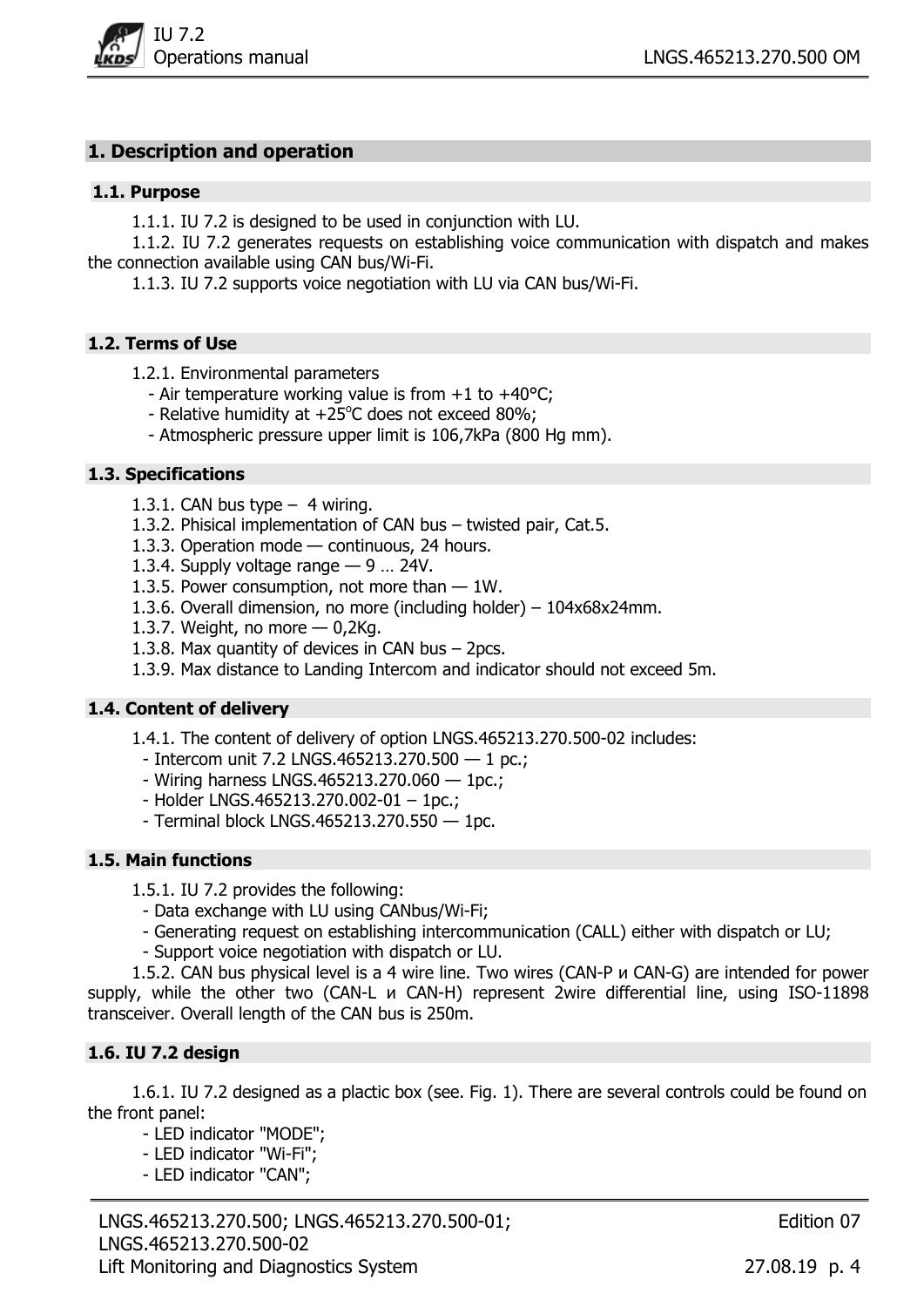

- Backhighlited "CALL" button;
- microphone;
- loudspeaker.



## Fig. 1. Appearance of IU 7.2, sockets, controls and indicators

#### Table 1. Meaning of indicators

| <b>Name</b> | <b>Status</b> | <b>Colour</b> | <b>Meaning</b>                       |
|-------------|---------------|---------------|--------------------------------------|
|             | blinking      | red           | Mode "PIT". IU is on battery power   |
| "MODE"      | мигает        | green         | Mode "CABIN". IU is on battery power |
|             | lit           | red           | Mode "PIT". IU is on CAN bus power   |
|             | lit           | green         | Mode "CABIN". IU is on CAN bus power |
|             | lit           | red           | Wi-Fi data transmission              |
| "Wi-Fi"     | lit           | green         | Wi-Fi connection established         |
|             | not lit       |               | No Wi-Fi connection established      |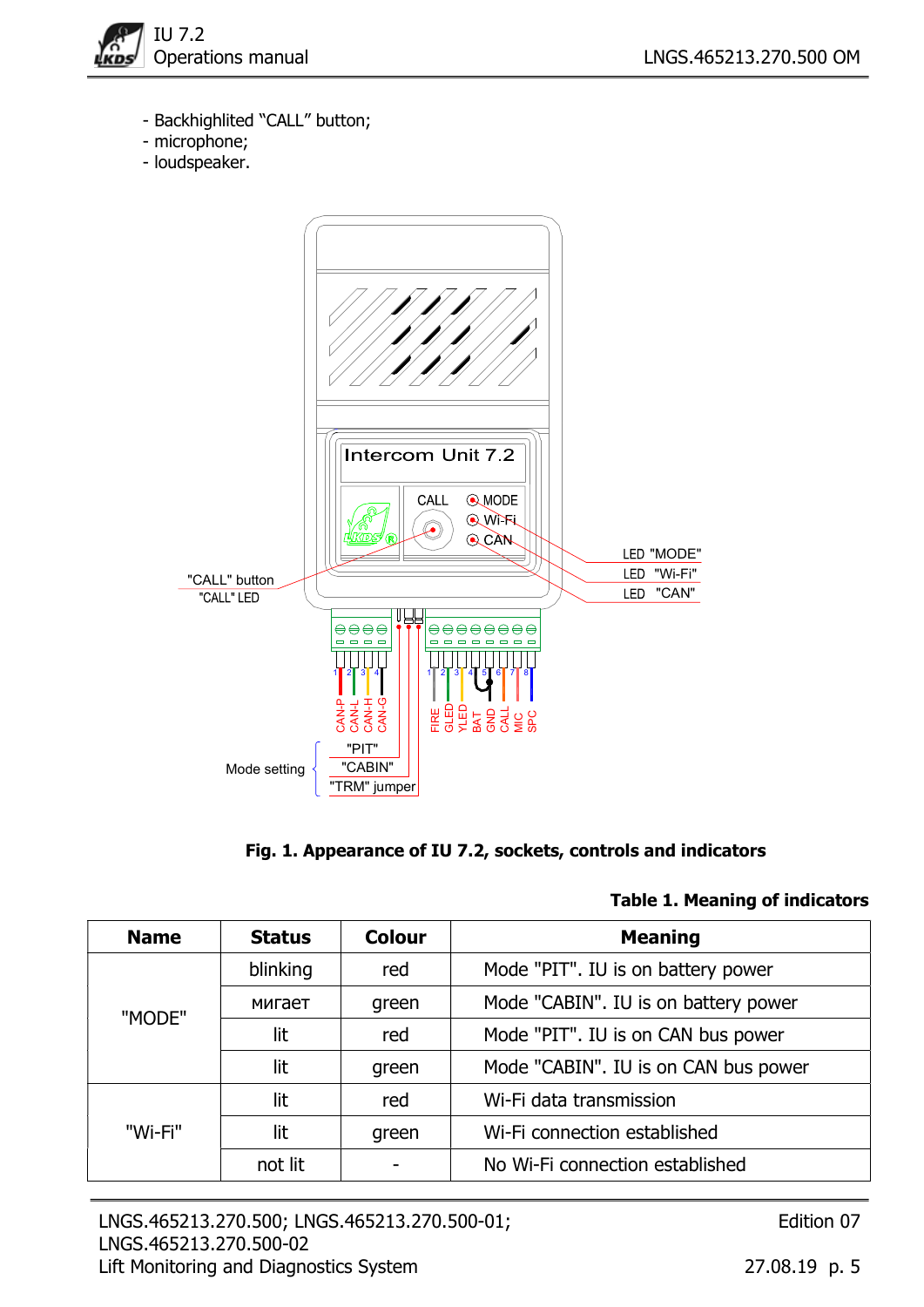

|                   | lit                                  | red    | CAN bus data transmission                  |
|-------------------|--------------------------------------|--------|--------------------------------------------|
| "CAN"             | lit                                  | Green  | CAN bus connection established             |
|                   | not lit                              |        | No CAN bus connection established          |
|                   | lit                                  | white  | Voice connection to dispatch is available  |
|                   | blinking                             | white  | Voice connection to LU is available        |
| "CALL"            | blinking<br>(series of 2<br>flashes) | white  | Dispatch "CALL"                            |
|                   | not lit                              |        | No intercom connection, no dispatch calls  |
|                   | flickering                           | white  | Internal battery is not connected or fault |
| "Wi-Fi",<br>"CAN" | <b>Blinking</b><br>together          | yellow | CAN bus device with the same address found |

1.6.2. There are several sockets on the basis of the case:

- XP1 to put the device into "Firemen dept. Transportation" mode; outputs GLED and YLED, to connect external microphone, loudspeaker and call button; internal battery wiring;
- XP3 CAN bus to connect additional devices.
- jumpers to select mode ("PIT", "CABIN" and "TRM"-termination);

Socket details are as shown in Table 2.

| Table 2. Socket details |  |  |  |  |  |
|-------------------------|--|--|--|--|--|
|-------------------------|--|--|--|--|--|

| Socket #        | Pin #                                          | <b>Label</b> | <b>Description</b>                                                    |  |  |  |  |
|-----------------|------------------------------------------------|--------------|-----------------------------------------------------------------------|--|--|--|--|
|                 |                                                | <b>FIRE</b>  | Input used for switching into "Firemen Dept.<br>Transportation" mode* |  |  |  |  |
|                 | 2                                              | <b>GLED</b>  | Output for pictogram with green LED                                   |  |  |  |  |
|                 | 3                                              | <b>YLED</b>  | Output for pictogram of yellow LED                                    |  |  |  |  |
| XP <sub>1</sub> | 4                                              | <b>BAT</b>   | Internal accumulator battery wiring                                   |  |  |  |  |
|                 | 5                                              | <b>GND</b>   | General (Ground)                                                      |  |  |  |  |
|                 | 6                                              | <b>CALL</b>  | $CALL*$                                                               |  |  |  |  |
|                 |                                                | <b>MIC</b>   | Microphone input                                                      |  |  |  |  |
|                 | 8                                              | <b>SPC</b>   | Loudspeaker output                                                    |  |  |  |  |
|                 |                                                | CAN-P        | Power supply +924V                                                    |  |  |  |  |
|                 |                                                | CAN-L        | <b>CAN Low</b>                                                        |  |  |  |  |
| XP <sub>3</sub> | 3                                              | CAN-H        | CAN High                                                              |  |  |  |  |
|                 | $\overline{4}$                                 | CAN-G        | Ground                                                                |  |  |  |  |
|                 | Wiring to LU7.2 - «INV» (LNGS.465213.270-53)** |              |                                                                       |  |  |  |  |
|                 | 2                                              | <b>GLED</b>  | USER1 input                                                           |  |  |  |  |
| XP <sub>1</sub> | 3                                              | <b>YLED</b>  | <b>USER2</b> input                                                    |  |  |  |  |
|                 |                                                |              |                                                                       |  |  |  |  |

\* - Normally closed type of contact can be installed for "CALL" button and "FIRE" input (see 2.1.2.). \*\* - Wiring IU 7.2 to LU 7.2-«INV» can be used as USER inputs acting in parallel with LU inputs. At the same time, regular features (pictogram LEDS control) are not blocked by software.

#### 1.6.3. !!!IU 7.2 in CABIN Mode ONLY!!!.

If connection of IU 7.2 and LU (or with dispatch/control center) is lost, signals for GLED and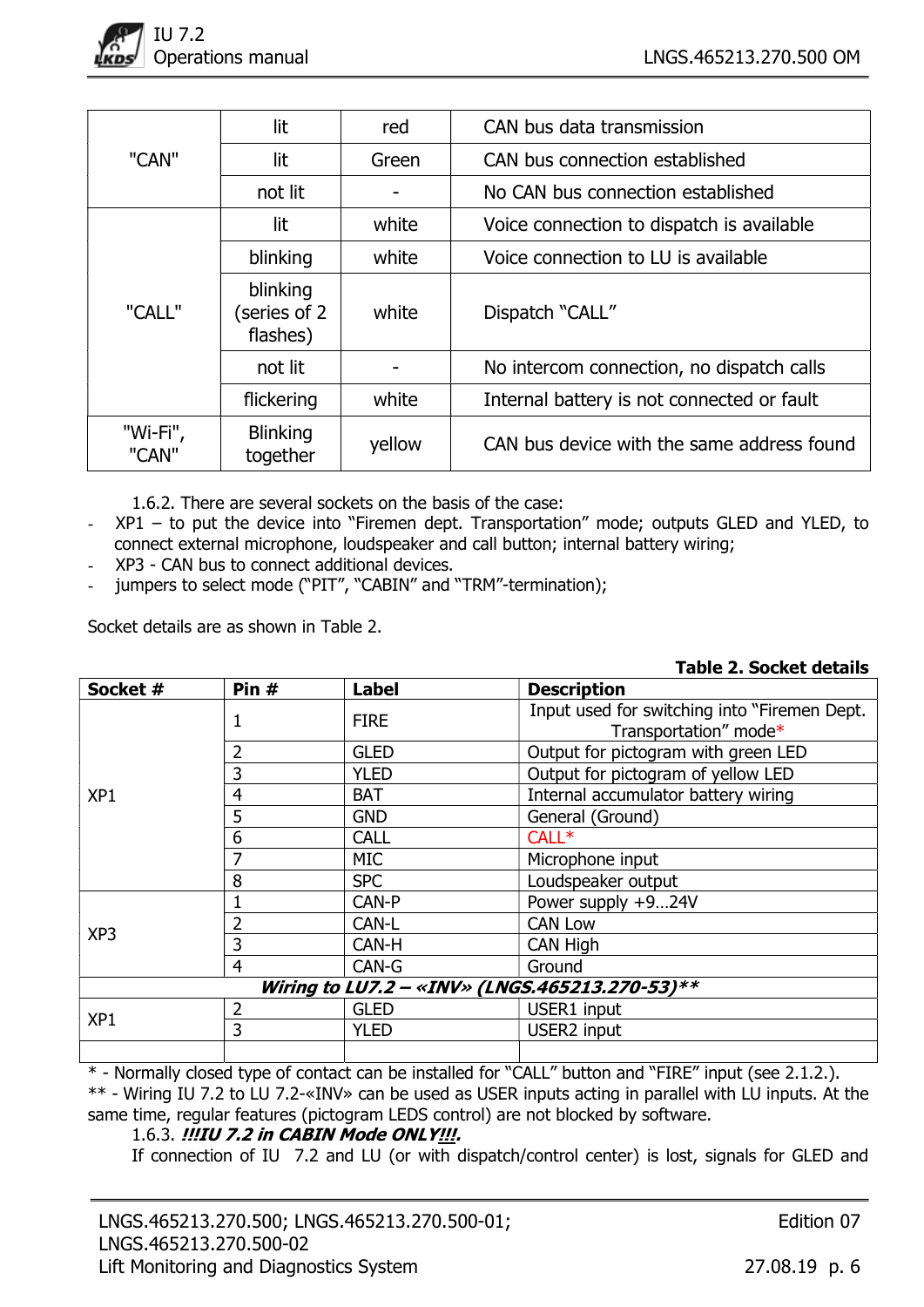

YLED are alternately appear for a period of 2 seconds.

1.6.4. To balance the load of CAN bus terminators are to be connected on both ends of the bus. This performed by using "TRM" jumper on the ending device, in other cases the jumper should be left open.

1.6.5. IU 7.2 states are received by polling devices.

1.6.6. IU 7.2 can be powered from CAN bus or from an independent power supply.

### 1.7. IU 7.2 operation

1.7.1. Voice negotiation with dispatch.

1.7.1.1. Connecting with IU 7.2.

Pressing and holding the "CALL" button for at least 1.5sec causes sending request on establishing connection with dispatch. The voice confirmation "Your call has been registered, wait for an answer" is heard. Changing the direction of call can be made by pressing "CALL" button on IU 7.2.

1.7.2. Using intercom

1.7.2.1. Voice negotiation with PIT.

To make a call press "CALL" button on IU 7.2 and release (holding less than 1.5 sec), or press "PIT" button on the LU. When connection established backhighlighted "CALL" button lits and indicator "PIT" on LU starts flashing. To change the direction, press "CALL" button on IU 7.2 or press "PIT" button on LU. MAX intercom duration time is set to 3 minutes.

1.7.2.2. Voice negotiation with cabin top.

To make a call press "CALL" button on IU 7.2 and release (holding less than 1.5 sec), or press "CABIN" button on the LU. When connection established backhighlighted "CALL" button lits and indicator "CABIN" on LU starts flashing. To change the direction, press "CALL" button on IU 7.2 or press "CABIN" button on LU. MAX intercom duration time is set to 3 minutes.

1.7.2.3. To finalize intercom connection press "RST" button on LU.

1.7.3. Having negotiation with the use of external intercom devices no need to press "CALL" button for direction change.

1.7.4. Voice station and landing intercom can be used as external intercom devices.

#### 1.8. Safety precautions

1.8.1. To work with IU 7.2 can be admitted to persons who have been instructed in safety, as well as having studied the manual.

1.8.2. Using the IU 7.2 with cover removed is prohibited.

## 2. SETTING UP

#### 2.1. Setting up the device

2.1.1. Prior to using the address of the IU 7.2 on CAN bus should be assigned. IU 7.2 using addresses in range from 254 (CABIN) to 253 (PIT).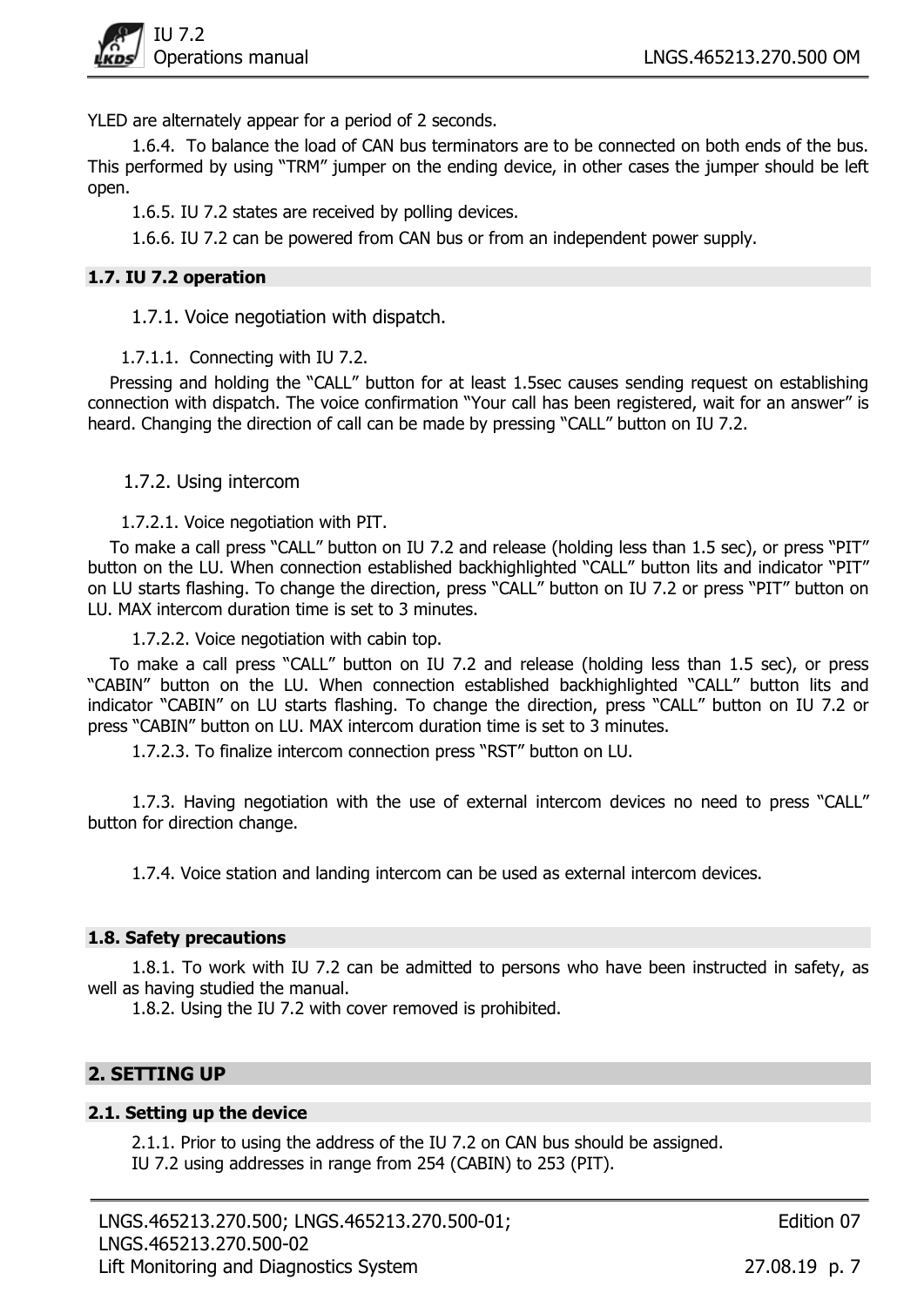

The address is assigned with the help of jumpers.

Green light of the "Mode" LED means the "CABIN" mode is used where as Red light is assigned to "PIT" mode.

2.1.2.Setting contact type of "CALL" button and "FIRE" input

Upon delivery, a normally open contact type is set. To change the contact type to normally closed it is necessary:

- press and hold "CALL" button on IU;

- close pins 6 and 5 of ХР1 of IU to set normally closed type of contact for "CALL" button; close pins 1 and 5 of ХР1 Of IU to set normally closed type of contact for "FIRE" input;

- connect terminal block with jumper installed to IU to power the device from battery;

- wait (more than 10 sec) blinking of LEDs «MODE», «WI-FI», «CAN» with red-green colour, then release the "CALL" button.

2.1.3. Installing and connecting IU

Connection IUs can be made via CAN bus and/or Wi-Fi.

Perform wiring IU and LU using 4 wires (CAN-P, CAN-L, CAN-H и CAN-G) to enable CAN bus connection.

Prior to making a connection via Wi-Fi, the IU should be connected via CAN bus to be recognized and set up by the LU.

Connection can be made using cable shown on Fig.2.



Fig. 2 . CAN cable for connecting IU via CAN bus

After receiving network settings from LU, the Wi-Fi LED on IU starts lighting green. That means the Wi-Fi connection successfully installed.



## NOTE ! Changing Wi-Fi password as well as network settings is a need to repeat the procedure above.

## 2.2. Making internal network

2.2.1.Possible internal network architecture are shown on Fig.3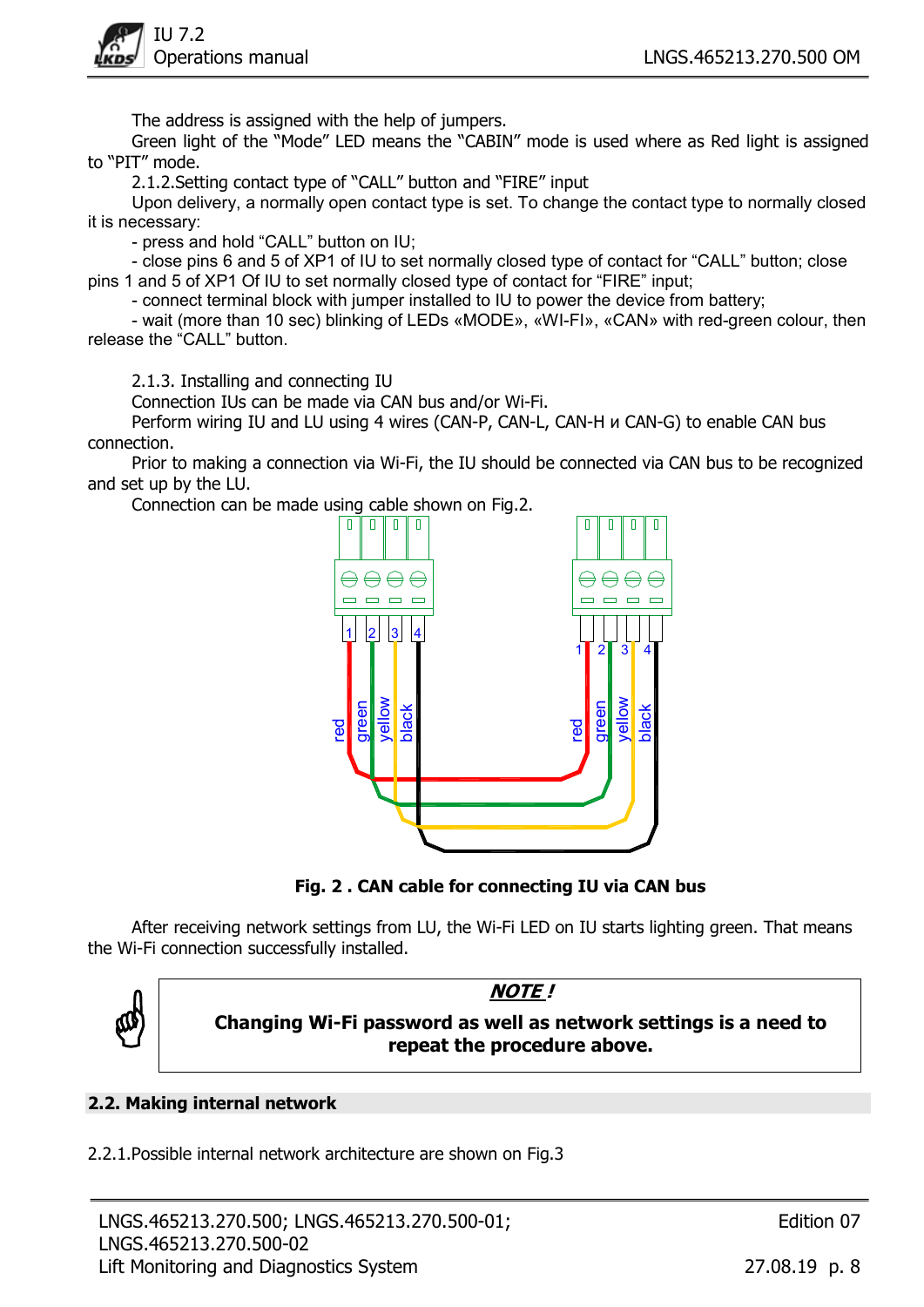



## Fig 3.Internal network architecture

## 2.3. Connecting internal battery

IU 7.2 has built in accumulator battery (Type 14500, 750mA/H). To connect the battery to IU circuit, close pins 4 and 5 of XP1as shown on Fig.4.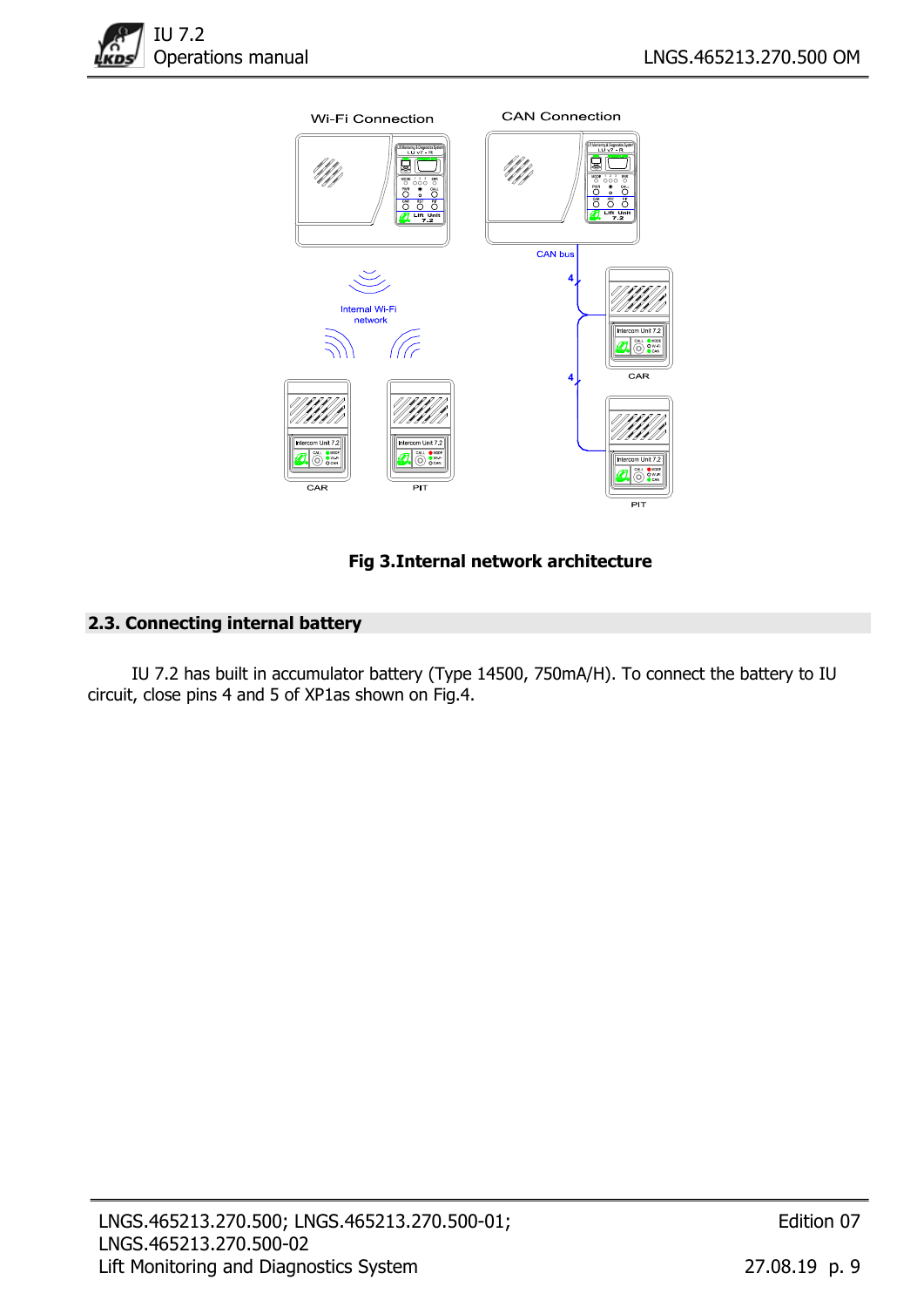



## Fig.4. Connecting acc.battery to IU's internal circuit

#### 2.4. Wiring IU 7.2

2.4.1. Make wiring as prescribed in LNGS.468223.270.500 E5 (see APPENDIX 3).

2.4.2. Overall and connecting dimensions are shown in APPENDIX 2.

## 3. MAINTENANCE

#### 3.1. General instructions

3.1.1. Maintenance is carried out according to a preventive system, which provides quarterly maintenance.

3.1.2. The battery installed in IU 7.2 has a limited service life (2-3 years). After the specified period or when a message "Battery fault" is received, it is recommended to replace the battery (battery fault or absence of the battery is indicated by "CALL" LED flickering on IU 7.2 and "CABIN" and "PIT" LEDs flickering on LU).

#### 3.2. Quarterly maintenance

3.2.1. Quarterly maintenance includes:

- visual inspection of the product;
- cleaning IU 7.2 from dust and dirt;
- checking wires, harnesses and connectors;
- checking the reliability of threaded connections tightening.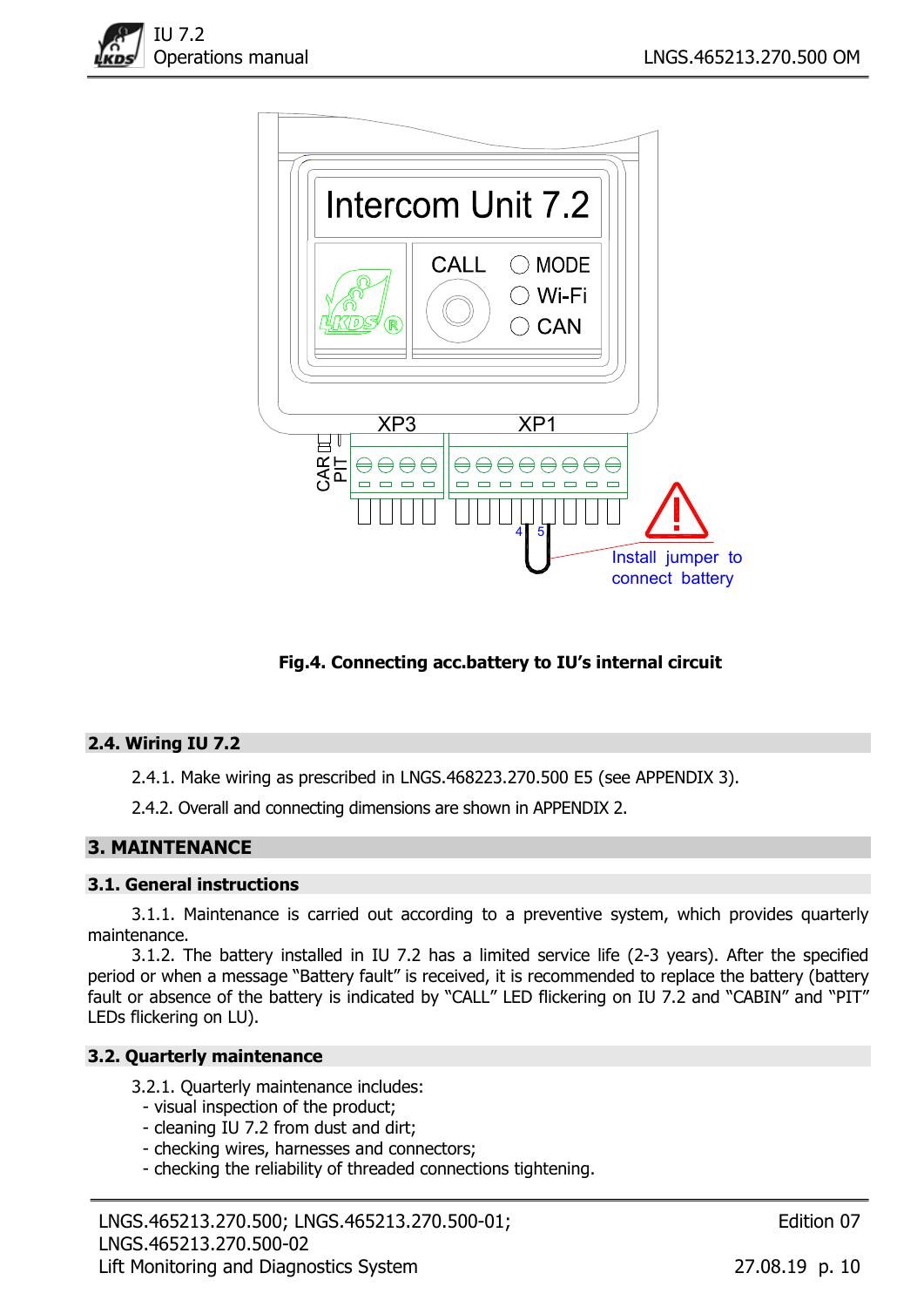

## 4. PERMANENT REPAIR

4.1. The product is repaired by manufacturer during the warranty period. Service after warranty period is provided by a separate contract.

## 5. INSTALLATION

IU 7.2 is a complex technical product, its use requires sufficient qualification of personnel for proper installation and start-up.

Carefully read the manual before installing.

Installation should be carried out by a company certified for such activities.

#### 5.1. Organizational and technical activities

5.1.1. Having received a notice from the customer to connect the product to LU, the installer sends its representative on site for inspecting and verification of lift and infrastructure.

- 5.1.2. Installer representative, being on site, performs the following:
	- Together with maintenance provider/installer, checks infrastructure, lift equipment and its condition;
	- On necessity, issues recommendations for troubleshooting;
	- Coordinates the schedule of making installation;
	- Solves other issues as prescribed by a contract.
- 5.1.3. Troubleshooting must be finished before starting installation.

#### 5.2. Safety regulations

When carrying out installation, the following rules should be taken into account:

- National legislation rules, mandatory regulatory and technical documentation requirements;
- This manual.

### DO NOT make installation on lift and its components under mains power!

#### 5.3. Before installing

5.3.1 IU 7.2 is transported in manufacturer's packing.

5.3.2. After receiving package ensure the integrity of it.In case the packing is damaged, it is necessary to draw up a complaint, then forward it to transport company.

5.3.3. Unpack the packing in the following order:

- Open the top of the packing;
- Free the product from packing;
- Check the completness;
- Perform visual inspection and make sure there are no damages/defects.

5.3.4. Any damages/defects found should be reflected in a complaint.

#### 5.4. Installing IU 7.2

Technologically the sequence of installation depends on the ordered set of the product, status of the equipment and infrastructure on site as well as the component location on site.The recommended sequence of the product coming from manufacturer is given below.

5.4.1. Perform settings according to section 2.

5.4.2. Perform wiring according to wiring diagram (Appendix 3).

5.4.3. IU 7.2 should be located in a place convenient for having talks, having vandal resistance requirements in mind.

## 6. TESTING

- 6.1. Verify the following is completed prior to testing:
	- Manufacturer's recommendations ;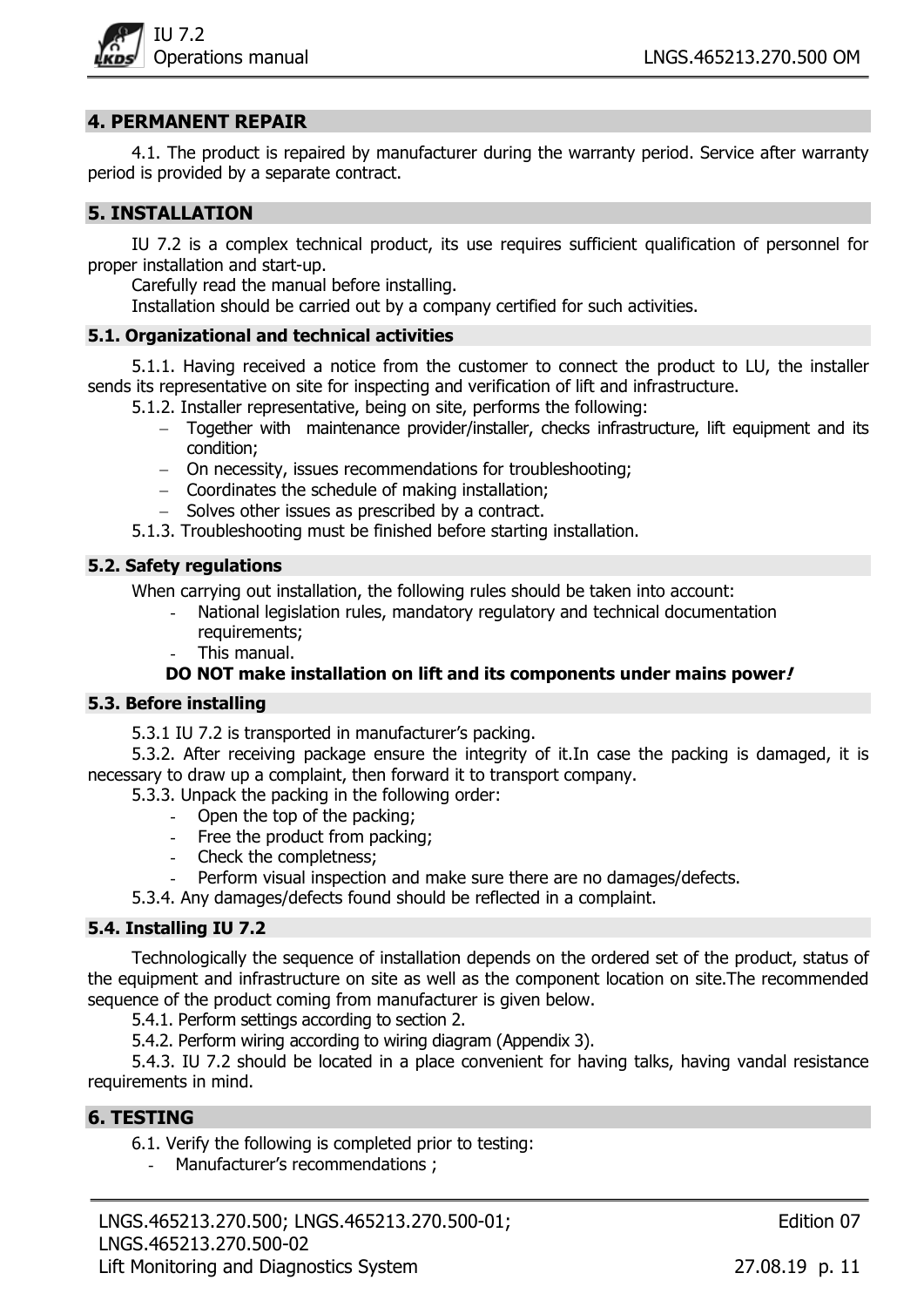

This manual rules and regulations.

Before testing IU 7.2 it is necessary to ensure the installation and electrical wiring is performed in accordance with wiring diagram and drawings.

- 6.2. IU 7.2 connection procedure:
	- Plug CAN bus to XP3 socket;
		- Connect devices to XP1 socket.
- 6.3. Test IU 7.2 in complex with LMDS should be performed as of below:
	- Download monitoring software onto PC;
	- Configure software according to instructions;
	- Make sure the request on voice communication is generated and voice negotiation is available.

## 7. STORAGE

7.1. Intercom Unit 7.2 of the Lift Monitoring & Diagnostics System can be stored up to 6 months from the date of manufacturing.

7.2. Intercom Unit 7.2 in original packing must be stored in enclosed spaces with natural ventilation, without artificial climate regulators, where the humidity and temperature fluctuation is less than in open air, located in moderate/cold climatic region.

7.3. Storage rooms must be free from dust, vapor of acids or alkali, aggressive gases and other harmful or corrosive substances.

## 8. TRANSPORTATION

8.1. Packed Intercom Unit 7.2 must be transported by closed transportation means (railway carriages, containers, closed trucks, etc.) of any way with the exception of naval transportation, in accordance with acting rules for transportation by this particular type of transportation.

8.2. When transported by air, Intercom Unit 7.2 in original packaging must be stored in heated pressurized compartments.

8.3. Placement and fixing of boxes must ensure their stable positioning, eliminating any possibility of their displacement and rough knocking onto each other and transportation vehicles walls. Allowed stacking – not more than 5 crates up.

8.4. In the course of transportation it is necessary to comply with notices on transportation crates.

8.5. Transportation and intermediate storage time should not exceed three months.

8.6. As concerns climatic impacts during transportation must be followed.

8.7. After transportation under negative temperatures or in excessive humidity Intercom Unit 7.2 must be matured under normal climatic conditions for at least 24 hours before installation and commissioning.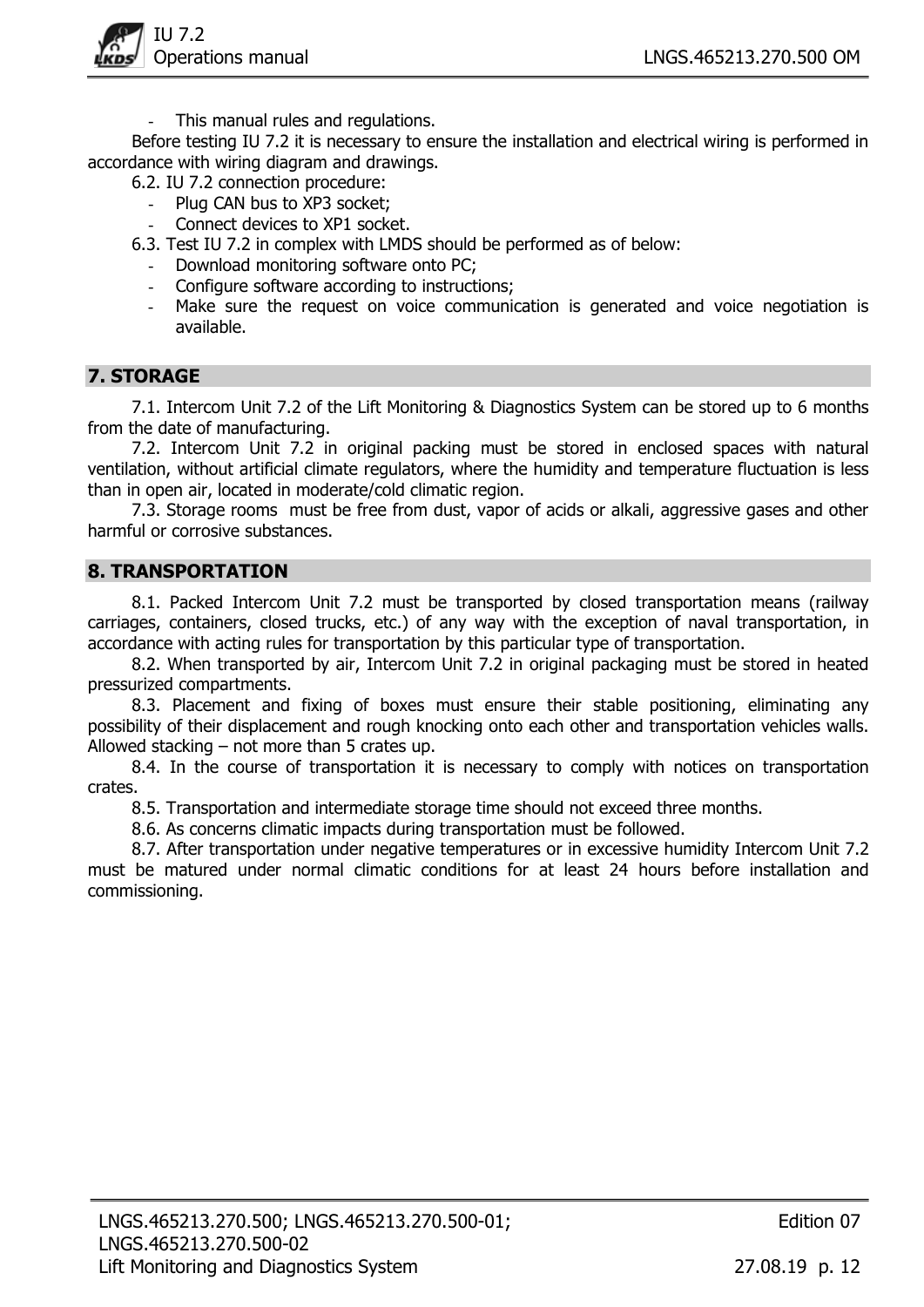



Intercom Unit 7.2 Overall and mounting size.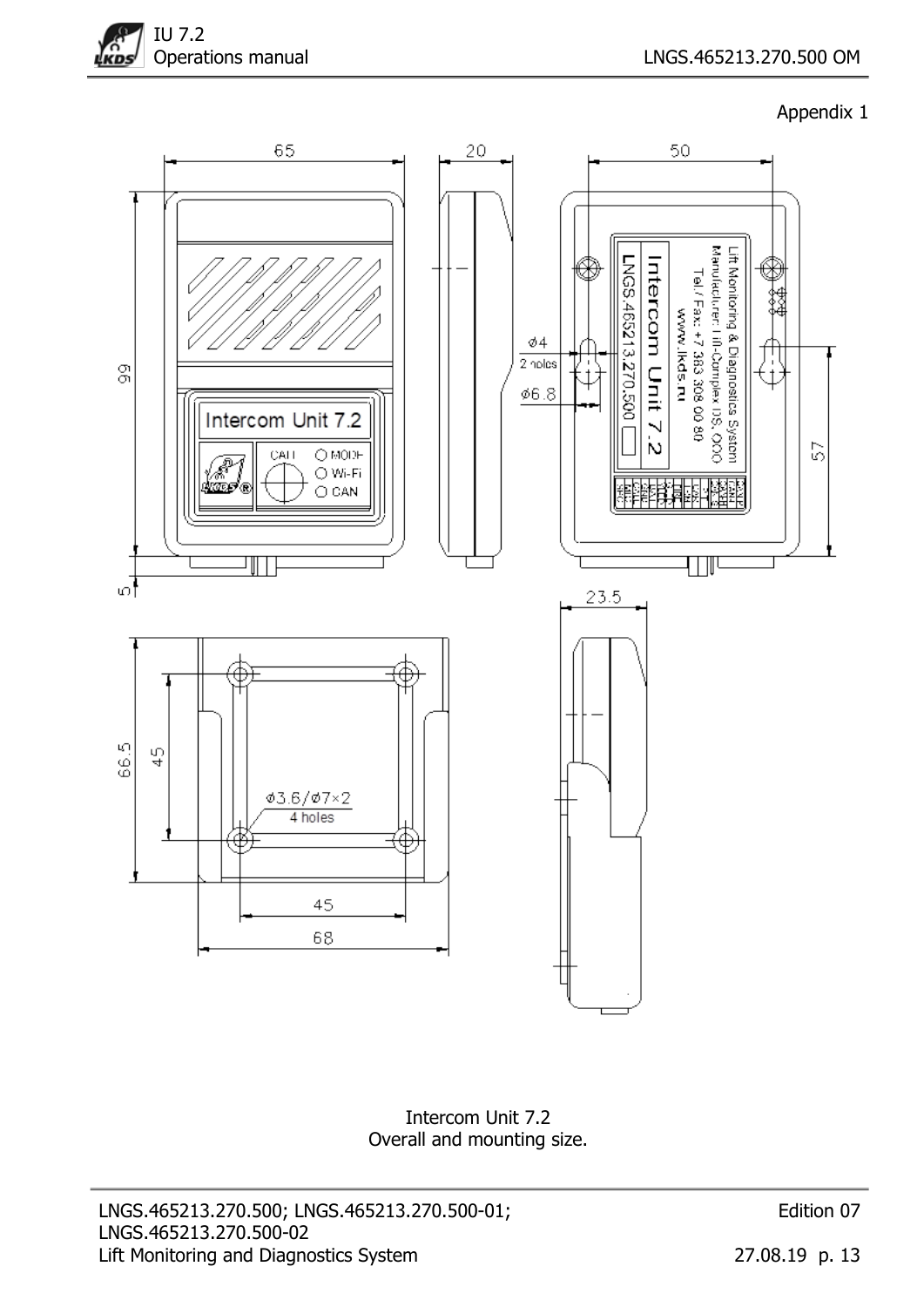



Intercom Unit 7.2. Wiring diagram.

LNGS.465213.270.500 E5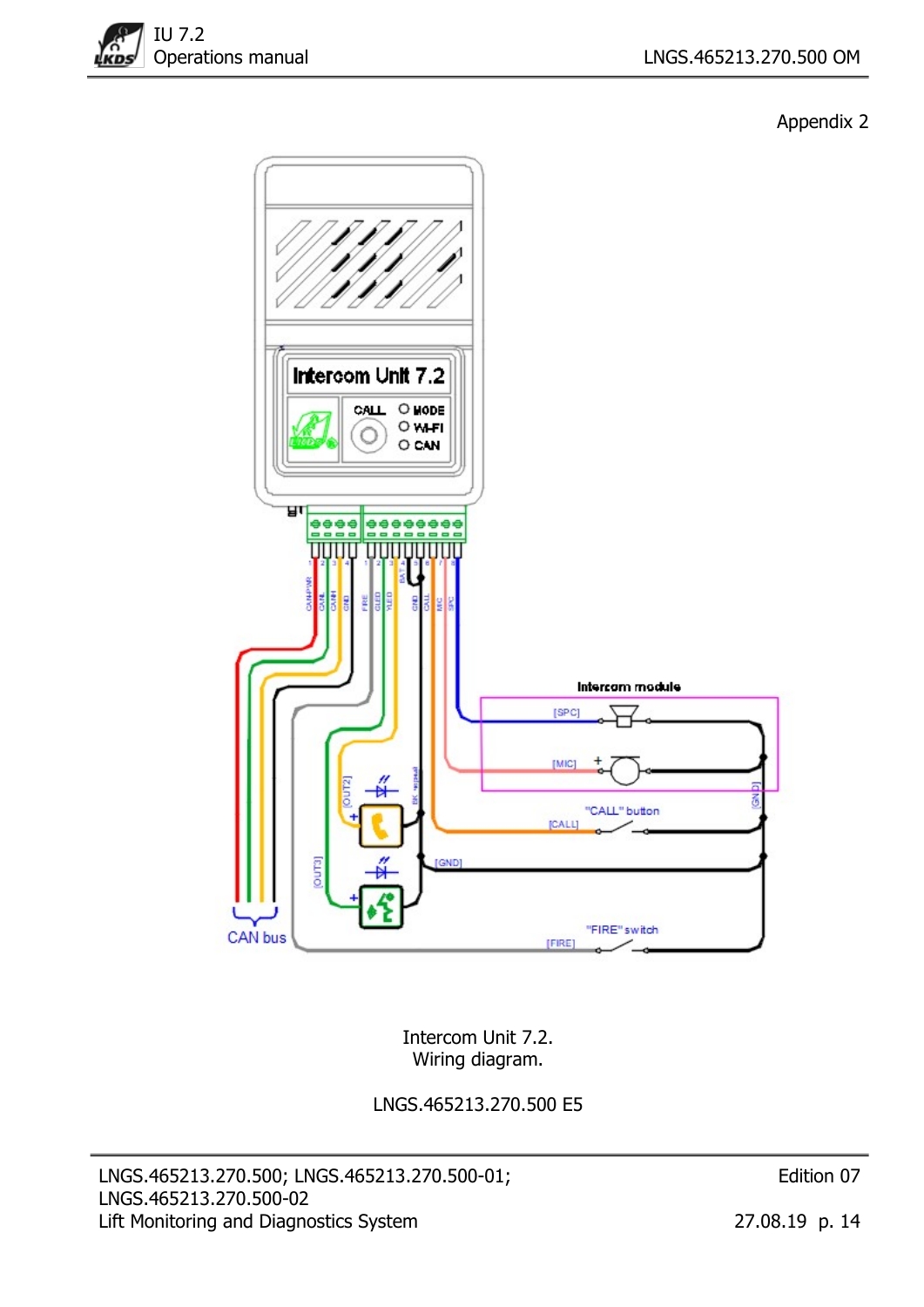

| Input control          |                             |                 | Output control   |
|------------------------|-----------------------------|-----------------|------------------|
| "Dry contact" Nº in SW | Inputs/Buttons of IU<br>7.2 | Output Nº in SW | Output of IU 7.2 |
| 00                     | "CALL" button               | 00              | «GLED»           |
| 01                     | "Default" button            | 01              | «YLED»           |
| 02                     | Input «CALL»                |                 |                  |
| 03                     | Input «FIRE»                |                 |                  |
| 04                     | Input «GLED"                |                 |                  |
| 05                     | Input «YLED"                |                 |                  |

Intercom Unit 7.2

Correspondence of signals in the LMDS software to the input / output sensors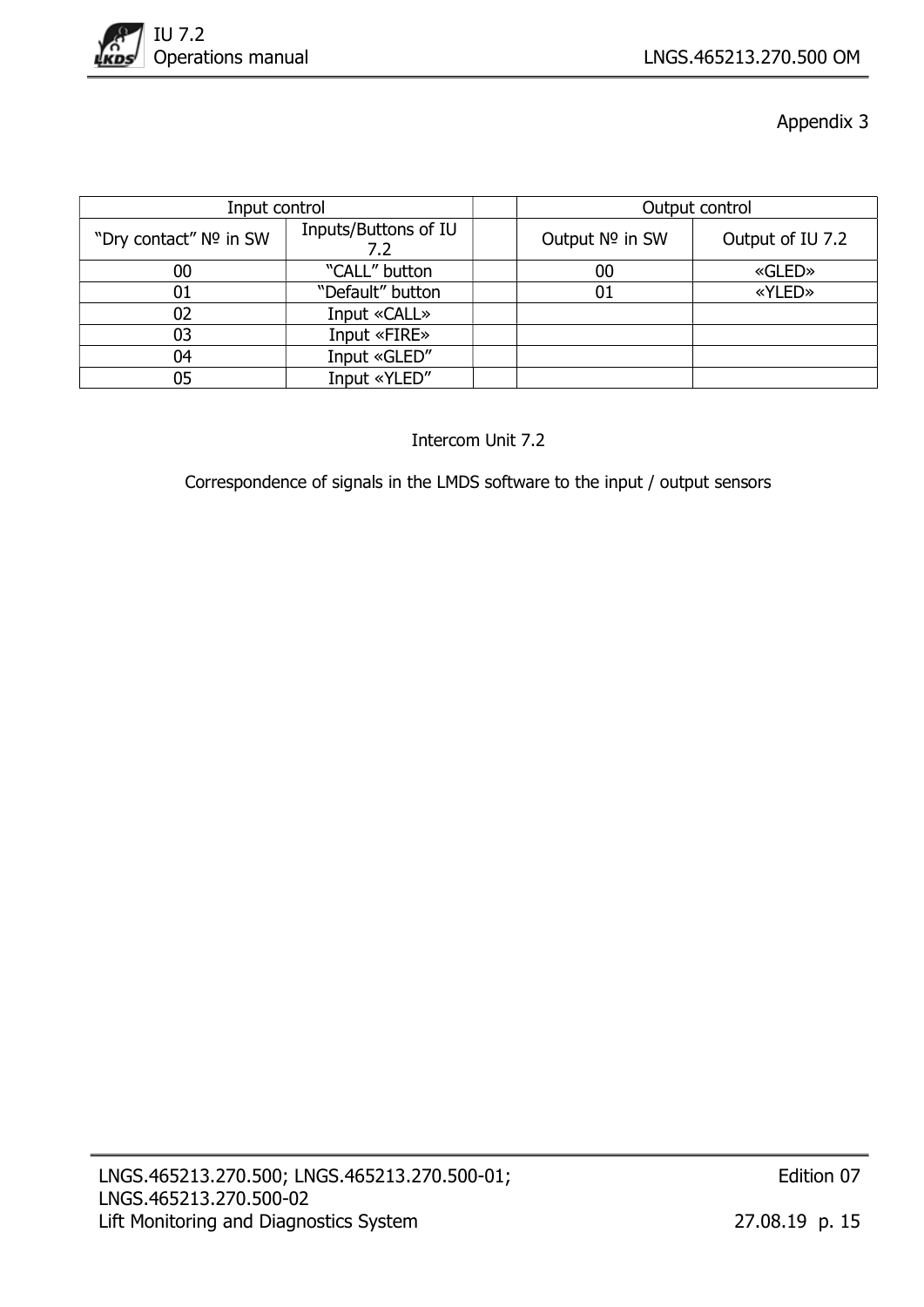

Description of structure files, contents of folders and settings available on the SD card included in the package: Negotiating device 7.2 LNGS.465213.270.500.

Rev00 25.06.2016

# 1. Sound files SD\_RIN

Format of supported wav sound files and MP3.

# 2. Supported SD Events \_ RIN

| N | Event $#$ | Name and a brief description            | Folder name  |
|---|-----------|-----------------------------------------|--------------|
|   |           |                                         |              |
|   | 10        | "Dispatch Call"                         | 10_CALL_DISP |
|   | 30        | "Floor Number". Floor arrivals message. | 30 FLOORS    |
|   | 98        | "Background music". Background music    | 98 MUSIC     |
|   |           | playback.                               |              |

The priority of an event is determined by its number. The smaller the number, the higher the priority.

The table shows the events supported in the current implementation.

## 3. Operational Management SD\_RIN

To control the on / off messages and background music SD \_ RIN is used cell 14 NVRAM .

Bit 0 - is responsible for the formation of the "Hoots line" (temporarily not implemented)

Bit 1 - is responsible for the message "Call accepted"

Bit 2 - responsible for reporting floor numbers

Bit 3 - is responsible for the on / off background music.

For the operational change of the general volume level, languages of messages and number of floors, taking into account the characteristics of using LB on the elevator, use the tab " SD RIN "program ConfigLBPro .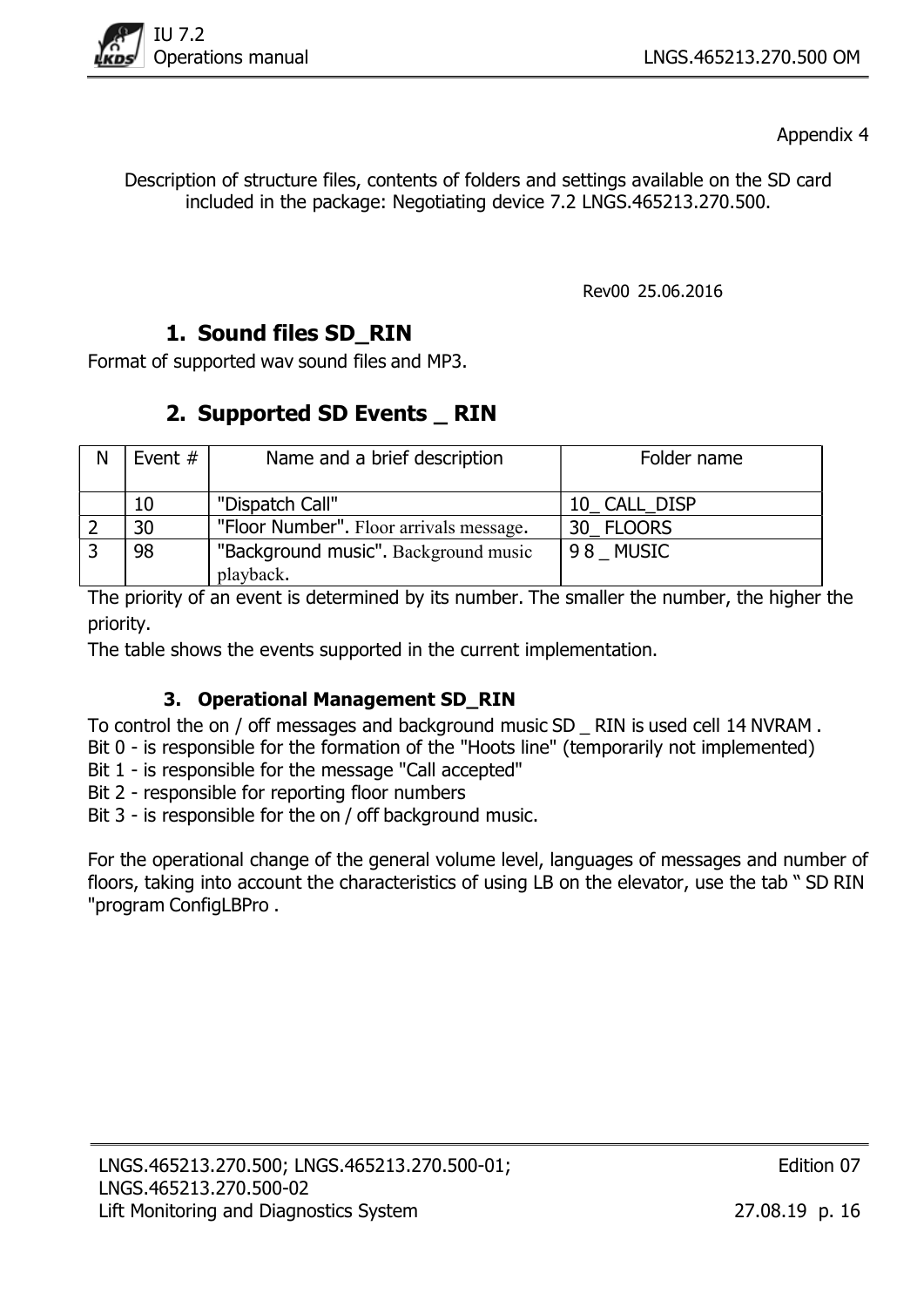

| Disconnection                  | System                        | Voice | Own |            | Wi-Fi | SD RIN                  | Links | Statistics | Descriptors |  |
|--------------------------------|-------------------------------|-------|-----|------------|-------|-------------------------|-------|------------|-------------|--|
|                                | The negative floors           |       |     | 0          |       |                         |       |            | Sound check |  |
|                                |                               |       |     |            |       | The presence of floor 0 |       |            |             |  |
| First language of the message  |                               |       |     | <b>ENG</b> |       | ∨                       |       |            |             |  |
| Second language of the message |                               |       |     | <b>RUS</b> |       |                         |       |            |             |  |
|                                | The overall gain of the sound |       |     |            |       |                         |       |            |             |  |
|                                |                               |       |     |            |       | <b>TTTTTTTFFFFFFFF</b>  |       |            |             |  |
|                                |                               |       |     |            |       |                         |       |            |             |  |
|                                |                               |       |     |            |       |                         |       |            |             |  |
|                                |                               |       |     |            |       |                         |       |            |             |  |
|                                |                               |       |     |            |       |                         |       |            |             |  |
|                                |                               |       |     |            |       |                         |       |            |             |  |

ConfigLBPro program does not change the SD \_ RIN configuration file located on the SD card.

## 4. SD\_RIN configuration file

The parameters used by the SD RIN are stored by default in the file "Configrin . ini", which is located on the microSD card in the" SD \_ RIN " directory . When you change the contents of the file " Configrin . ini "settings are applied instantly.

## Events.

The following parameters are defined for each event in the file:

- enable = "1" - event enable flag

```
- from _ datetime = "12/31/2015 24:00:00" - the beginning of the permission to form an event 
- to_datetime = "12/31/2099 00:00:01" - end of event resolution
```
- counter = "0 xffff " - limiting the number of generated messages. (0 xFFFF - without restrictions).

- tplaydelay = "0" delay in the start of message playback when an event occurs
- repeat \_ msg = "0" the number of message repetitions when an event occurs
- tpause \_ msg = "0" pause between repetitions of a message
- language 1 the first language of the message. See supported SD languages Rin .

- language 2 is the second language of the message. See it dry odderzhivaemye languages SD Rin .

- $-$  KMul  $-$  L = "1" the gain factor of the "left" channel for the event
- $-KDiv$   $L = "1"$  the divider of the "left" channel gain for the event
- KMul  $_R = "1"$  the gain factor of the "right" channel for the event
- KDiv  $R = "1"$  divider of the "right" channel gain for the event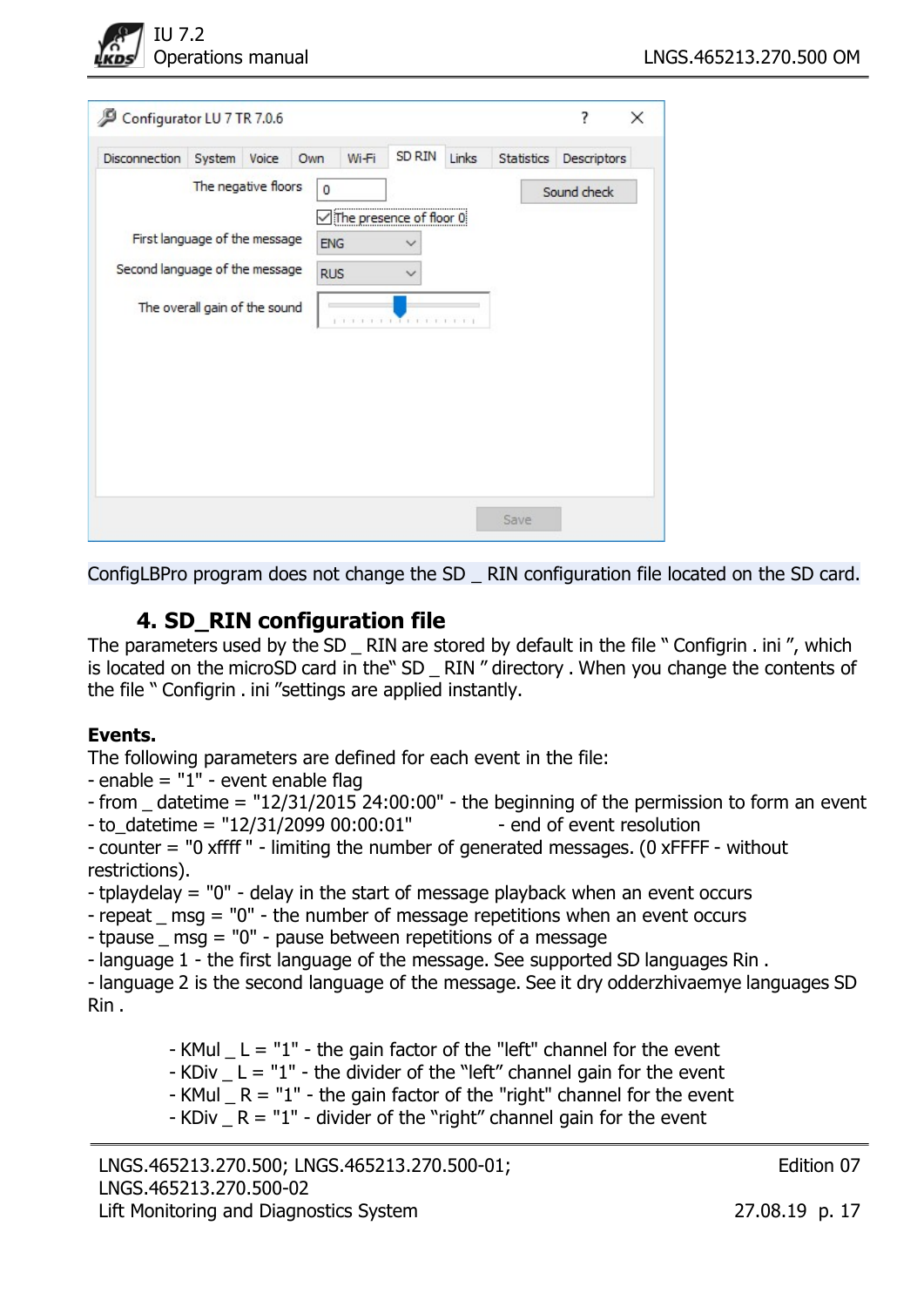

## Daily schedule.

The validity of the daily schedule is 1 day.

Schedule controls the overall volume of the SD RIN and applies to all events.

The overall volume complements the personal volume of each event.

During the day and stands 8 periods to personally set the overall volume level SD \_ RIN. The accuracy of determining the period is a multiple of 1 hour.

Daily schedule options:

day \_ schedule 0 - number of daily schedule period 0 part  $\Delta$  day = "0..3" - time period from 0.00 to 2.59 hours KMul  $L = "1"$  - total left channel gain in the period from  $0.00$ to 2.59 KDiv  $L = "32"$ KMul  $R = "1"$  - the total gain of the right channel in the period from 0.00 to 2.59 KDiv  $R = "32"$ 

## 5. EVENT FILE NAMES

## 5.1. Event "Dispatcher call" folder 10\_ CALL \_ DISP . Supports 22 languages.

123. wav ("Emergency Call Registered").

## 5.2. Event "Floor Number" folder 30\_ FLOORS .

## Supports 22 languages.

The correspondence of file names to the contents is given in the table.

| Floor          | File name  | Content            |
|----------------|------------|--------------------|
| $-5$           | 070. wav   | Floor minus five   |
|                | 173.wav    | Floor minus five   |
|                | 080.wav    | Minus fifth floor  |
| -4             | 069. wav   | Floor minus four   |
|                | 172.wav    | Floor minus four   |
|                | 079.wav    | Minus fourth floor |
| $-3$           | 068. wav   | Floor minus three  |
|                | 171.wav    | Floor minus three  |
|                | 078.wav    | Minus third floor  |
| $-2$           | 067.wav    | Floor minus two    |
|                | 170.wav    | Floor minus two    |
|                | 077.wav    | Minus second floor |
| $-1$           | 066.wav    | Floor minus one    |
|                | 169.wav    | Floor minus one    |
|                | 076.wav    | Minus ground floor |
| $\overline{0}$ | $001$ .wav | Ground floor       |
|                | 071.wav    |                    |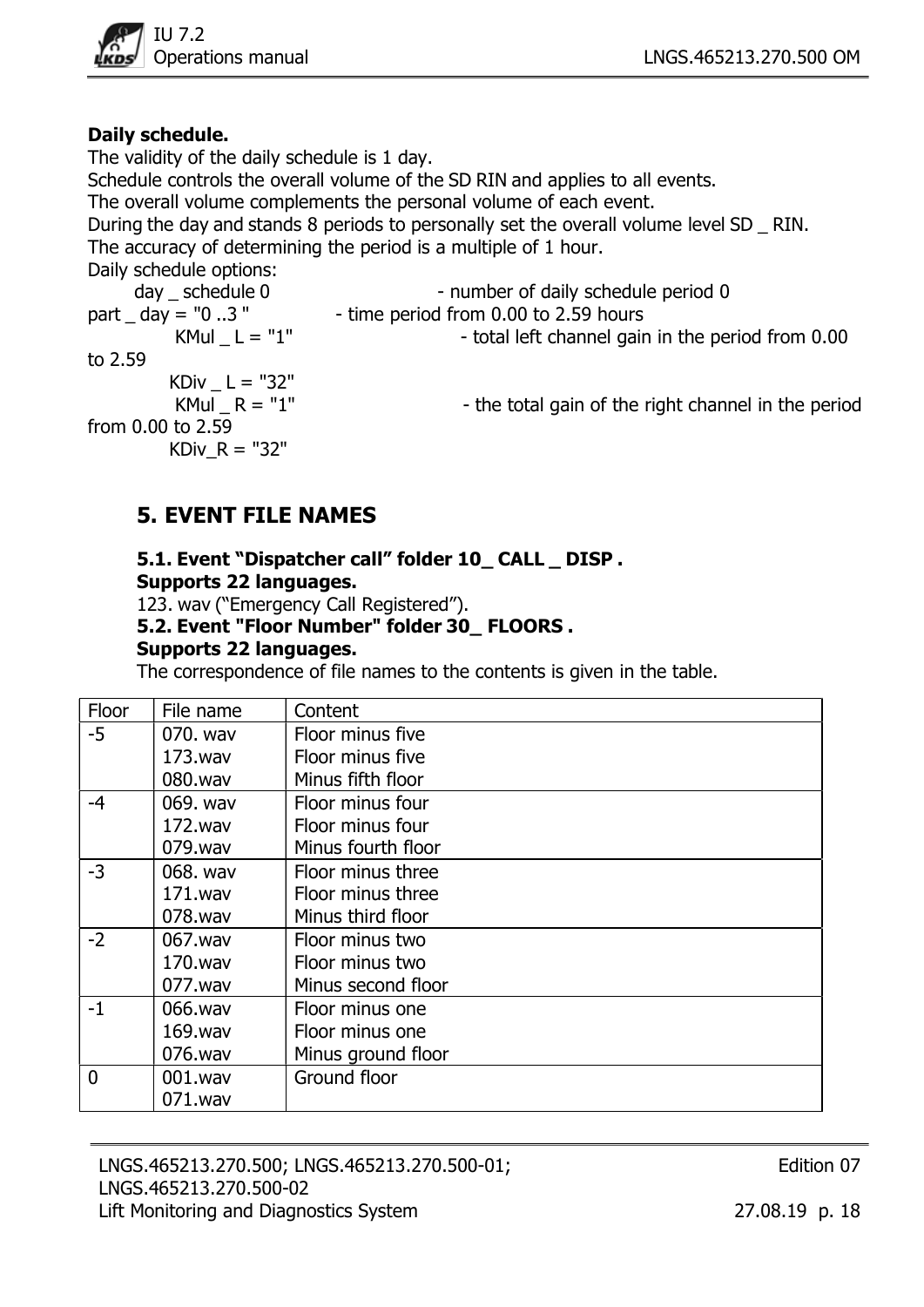|                | 075.wav    |                        |
|----------------|------------|------------------------|
| 1              | 002.wav    | Ground floor           |
| $\overline{2}$ | 003.wav    | Second floor           |
| $\overline{3}$ | 004.wav    | Third floor            |
| 4              | 005.wav    | Third floor            |
| $\overline{5}$ | 006.wav    | Fifth floor            |
| 6              | 007.wav    | Sixth floor            |
| $\overline{7}$ | 008.wav    | Seventh Floor          |
| 8              | 009.wav    | Eighth Floor           |
| 9              | $010$ .wav | Ninth floor            |
| 10             | 011.wav    | <b>Tenth Floor</b>     |
| 11             | 012.wav    | Eleventh floor         |
| 12             | 013.wav    | Twelfth floor          |
| 13             | $014$ .wav | Thirteenth floor       |
| 14             | 015.wav    | 14th floor             |
| 15             | 016.wav    | Fifteenth floor        |
| 16             | $017$ .wav | 16th floor             |
| 17             | 018.wav    | Seventeenth floor      |
| 18             | $019$ .wav | Eighteenth floor       |
| 19             | 020.wav    | Nineteenth floor       |
| 20             | 021.wav    | <b>Twentieth floor</b> |
| 21             | 022.wav    | Twenty first floor     |
| 22             | 023.wav    | Twenty second floor    |
| 23             | 024.wav    | Twenty third floor     |
| 24             | 025.wav    | Twenty fourth floor    |
| 25             | 026.wav    | Twenty fifth floor     |
| 26             | 027.wav    | Twenty sixth floor     |
| 27             | 028.wav    | Twenty seventh floor   |
| 28             | 029.wav    | Twenty eighth floor    |
| 29             | 030.wav    | Twenty ninth floor     |
| 30             | 031.wav    | 30th floor             |
| 31             | 032.wav    | Thirty first floor     |
| 32             | 033.wav    | Thirty second floor    |
| 33             | 034.wav    | Thirty third floor     |
| 34             | 035.wav    | Thirty fourth floor    |
| 35             | 036.wav    | Thirty fifth floor     |
| 36             | 037.wav    | Thirty sixth floor     |
| 37             | 038.wav    | Thirty seventh floor   |
| 38             | 039.wav    | Thirty eighth floor    |
| 39             | 040.wav    | Thirty ninth floor     |
| 40             | 041.wav    | Fortieth floor         |
| 41             | 042.wav    | Forty first floor      |
| 42             | 043.wav    | Forty second floor     |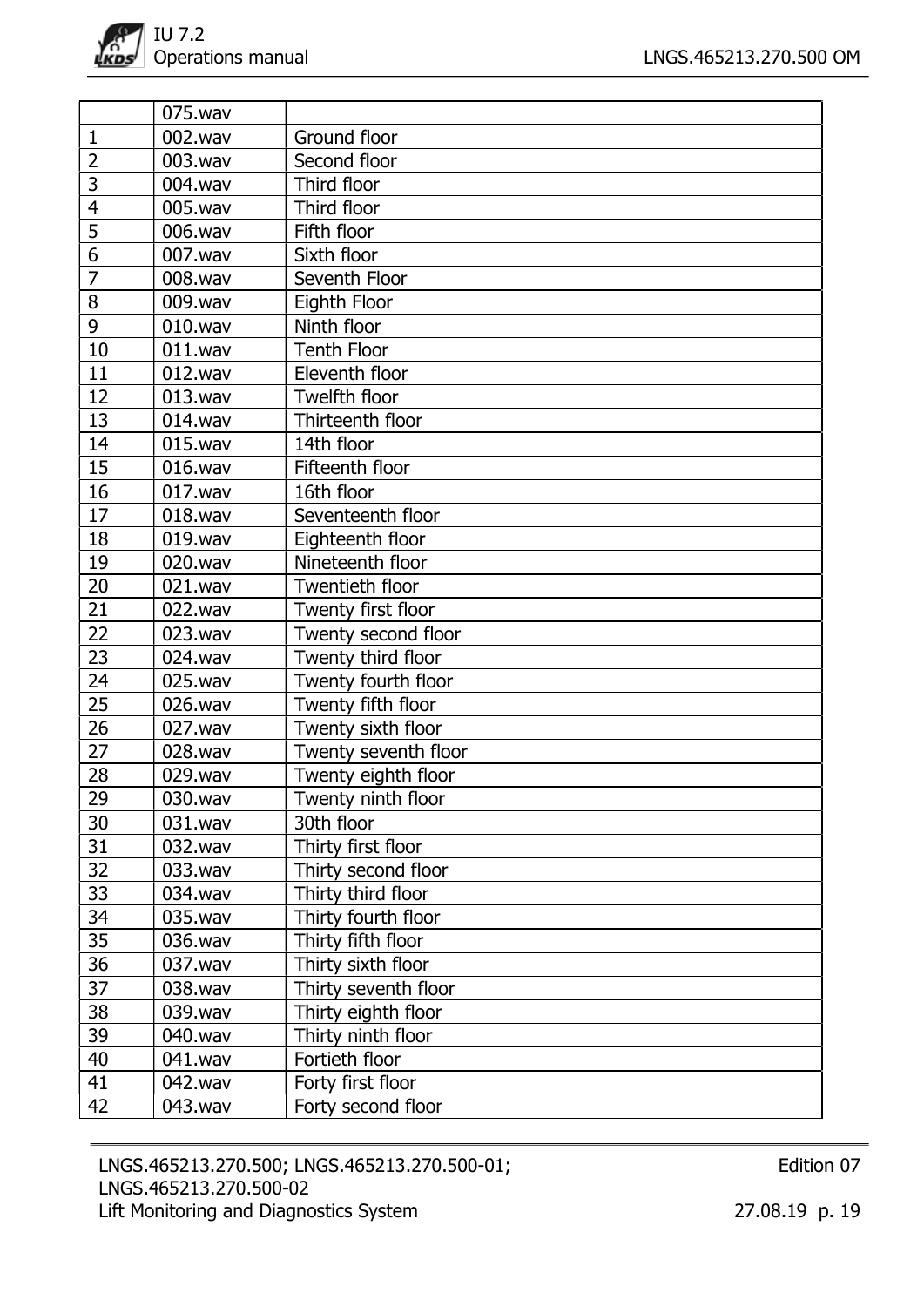| 43 | 044.wav | The forty third floor      |
|----|---------|----------------------------|
| 44 | 045.wav | Forty-fourth floor         |
| 45 | 046.wav | 45th floor                 |
| 46 | 047.wav | 46th floor                 |
| 47 | 048.wav | 47th floor                 |
| 48 | 049.wav | Forty-eighth floor         |
| 49 | 050.wav | The forty ninth floor      |
| 50 | 051.wav | 50th floor                 |
| 51 | 052.wav | Fifty first floor          |
| 52 | 053.wav | Fifty second floor         |
| 53 | 054.wav | Fifty third floor          |
| 54 | 055.wav | Fifty-fourth floor         |
| 55 | 056.wav | Fifty fifth floor          |
| 56 | 057.wav | Fifty-sixth floor          |
| 57 | 058.wav | Fifty-seventh floor        |
| 58 | 059.wav | Fifty-eighth floor         |
| 59 | 060.wav | Fifty-ninth floor          |
| 60 | 061.wav | 60th floor                 |
| 61 | 062.wav | Sixty ground floor         |
| 62 | 063.wav | Sixty second floor         |
| 63 | 064.wav | Sixty third floor          |
| 64 | 065.wav | Sixty fourth floor         |
|    | 072.wav | Penthouse c first level    |
|    | 073.wav | Penthouse c second level   |
|    | 074.wav | <b>Basement</b>            |
|    |         |                            |
|    | 082.wav | Ground floor, first level  |
|    | 083.wav | Ground floor, second level |
|    | 084.wav | Mezzanine                  |
|    | 085.wav | Mezzanine first level      |
|    | 086.wav | Mezzanine second level     |
|    | 087.wav | Shopping area              |
|    | 088.wav | Shopping area first level  |
|    | 089.wav | Second level shopping area |
|    | 090.wav | Shopping area third level  |
|    | 091.wav | Parking, level zero        |
|    | 098.wav |                            |
|    | 092.wav | Parking, first level       |
|    | 099.wav |                            |
|    | 093.wav | Parking, second level      |
|    | 100.wav |                            |
|    | 094.wav | Parking, third level       |
|    | 095.wav | Parking, fourth level      |

LNGS.465213.270.500; LNGS.465213.270.500-01; LNGS.465213.270.500-02 Lift Monitoring and Diagnostics System 27.08.19 p. 20

Edition 07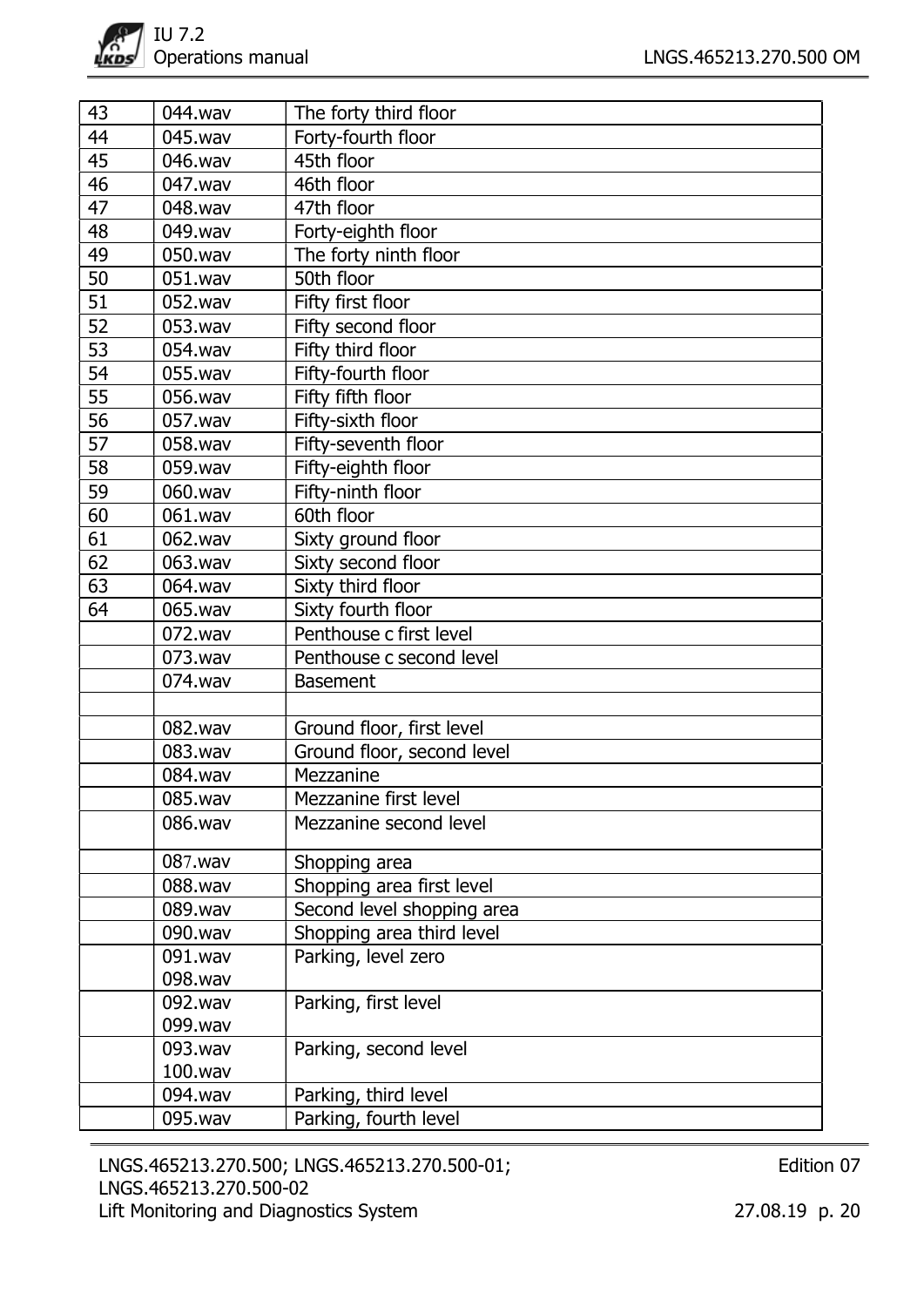| 096.wav | Parking, fifth level |
|---------|----------------------|
| 097.wav | Parking, level six   |
| 101.wav | A restaurant         |
| 102.wav | Bar                  |
| 103.wav | Cafe                 |
| 107.wav |                      |
| 104.wav | Supermarket          |
| 105.wav | Terrace              |
| 106.wav | Pool                 |
| 108.wav | Main entrance        |
| 109.wav | Exit zone            |
| 110.wav | Hall                 |
| 111.wav | Reception desk       |
| 112.wav | <b>Arrival</b>       |
| 113.wav | Departure            |
| 114.wav | Mezzanine            |
|         |                      |
| 129.wav | Open terrace         |
| 130.wav | Platform             |
| 131.wav | Gallery              |
| 132.wav | Atrium               |
| 133.wav | Pavilion             |
| 134.wav | Reception room       |
| 135.wav | First aid            |
| 136.wav | Lobby                |
| 137.wav | <b>Boutiques</b>     |
| 138.wav | Barbershop           |
| 139.wav | Casino               |
| 140.wav | Game room            |
| 141.wav | Salon                |
| 142.wav | <b>Ball room</b>     |
| 143.wav | Night club           |
| 144.wav | <b>Congress Hall</b> |
| 145.wav | Administration       |
| 146.wav | <b>Office</b>        |
| 147.wav | Showroom             |
| 148.wav | Showroom             |
| 149.wav | A fitness center     |
| 150.wav | <b>Offices</b>       |
| 151.wav | Surgery              |
| 152.wav | Pharmacy             |
| 153.wav | Notary               |
| 154.wav | Law office           |

LNGS.465213.270.500; LNGS.465213.270.500-01; LNGS.465213.270.500-02 Lift Monitoring and Diagnostics System 27.08.19 p. 21

Edition 07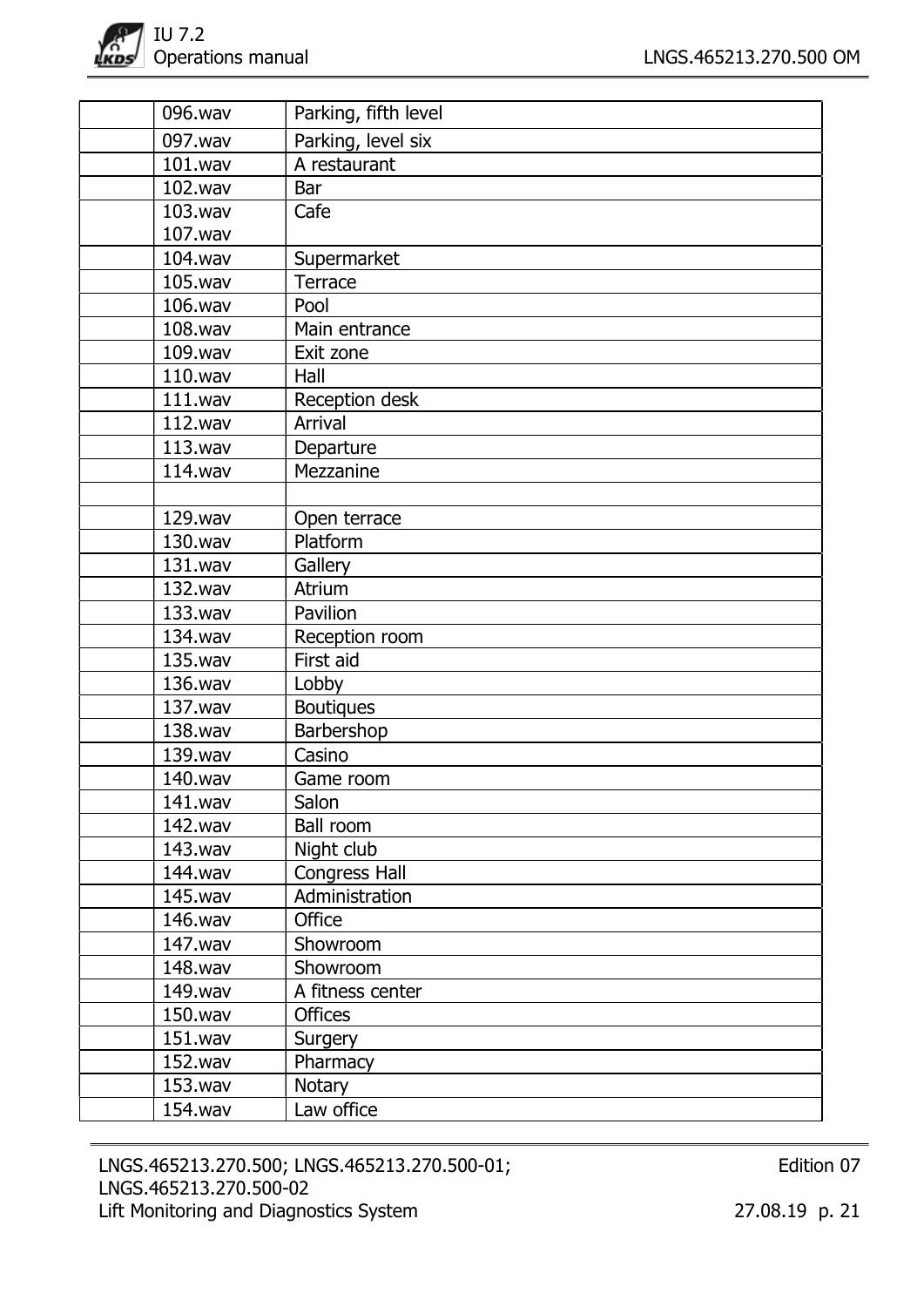

| 155.wav | Lawyer                 |
|---------|------------------------|
|         |                        |
| 158.wav | <b>Technical floor</b> |
| 174.wav | The outside            |
| 175.wav | Porch                  |
| 176.wav | Platform               |

## 5.3. Event «Background music», folder 98\_MUSIC.

This folder contains the albumX subfolders, where  $X = 0.31$ . The maximum number of folders can be 31, album 0 .. album 31. These folders should contain files of the type  $*$ . wav . The maximum number of files in the folder is not strictly stipulated, the recommended value is 8- 10 files. SD RIN consistently loses all the files from the folder and then goes to the next folder.

If there are no files in the next folder (empty folder), or the folder is missing, the SD RIN goes to the album album 0 folder .

# Code Folder Language 0 quit - language support disabled 1 ALE - German 2 ARA - Arabic 3 SPA - Spanish 4 CAT - Catalan 5 CHE - Czech 6 DAN - Danish 7 SLO - Slovak 8 BAQ - Basque 9 FLA - Flamenco 10 FRA - French 11 GRE - Greek 12 HEB - Hebrew 13 HUN - Hungarian 14 ENG - English 15 ITA - Italian 16 LIT - Lithuanian 17 NOR - Norwegian 18 POL - Polish 19 POR - Portuguese 20 RUS - Russian

6. Supported languages SD\_RIN

LNGS.465213.270.500; LNGS.465213.270.500-01; LNGS.465213.270.500-02 Lift Monitoring and Diagnostics System 27.08.19 p. 22